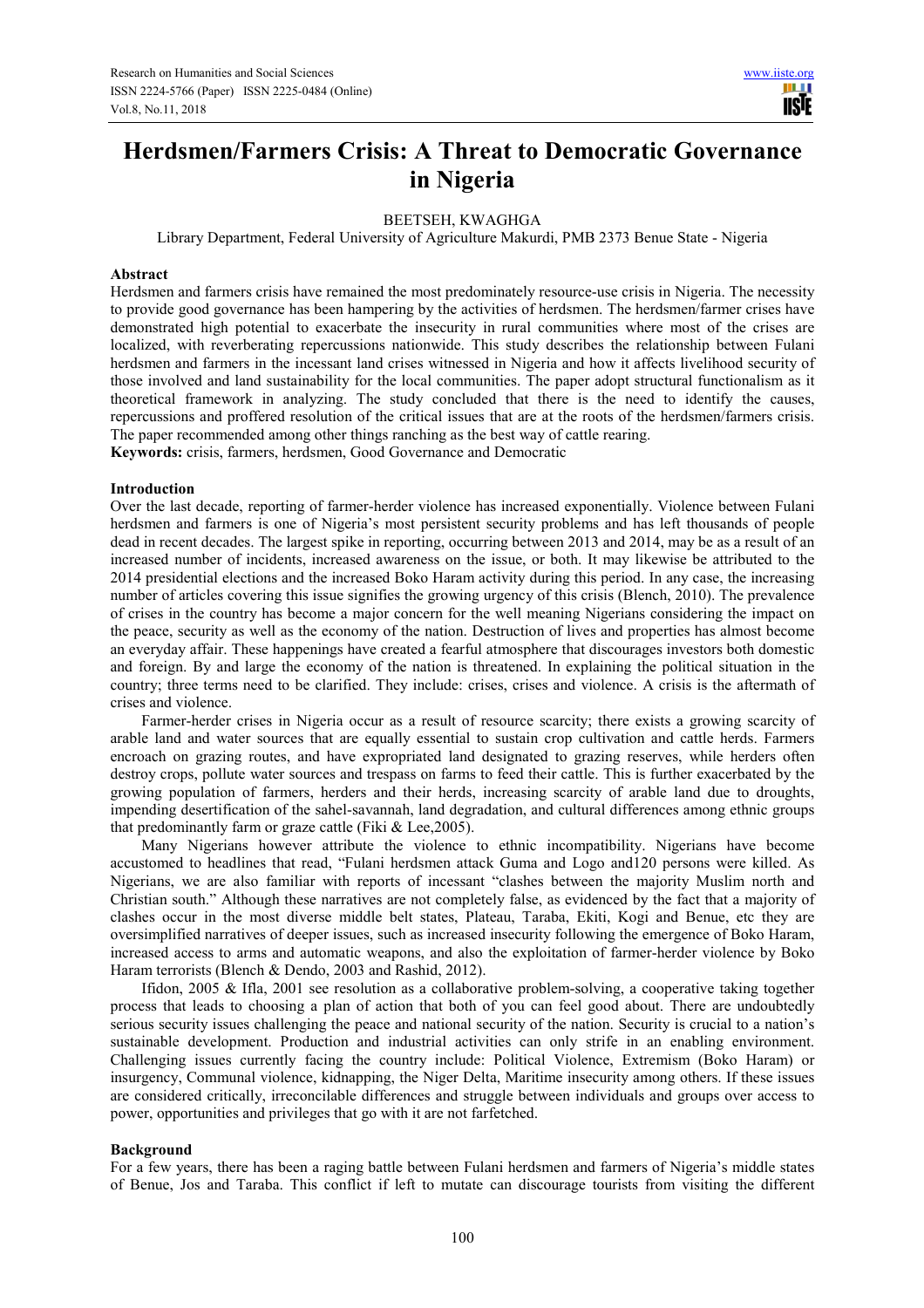amazing destinations situated in this region. Benue State is regarded as the food basket of the nation. It is an agrarian state because of the fertile soil and this makes agriculture very important for their livelihood and survival, and has inevitably attracted Fulani herdsmen to Benue and other Middle belt states. So, the farmers rue the wanton ravaging of their lands as it destroys of their source of livelihood. At the end, it becomes a battle for survive (Akinkuolie, 2018, Blench, 1984).

Fulani herdsmen are popular for being cattle rearers which makes it essential for them to navigate their prized cows, from one location to another in search for food and water. As a result of this regular search, it may lead to the invasion of other peoples farms by the herdsmen. The Fulani Herdsmen crisis remains a major issue in Nigeria. So far, thousands have been killed and many more have been expelled from their homes, and the Nigerian government does not appear willing to initiate any forceful action against them. Rather, they are requesting for pieces of land from states in order to provide the rampaging herdsmen with permanent feeding ground. They are largely nomads who go through towns with their cattle. In Nigeria, the Fulani and the Hausa people dominate the northern states, with a population of well over 30 million. Notably, people of the Fulani tribe rarely ever use artificial birth control methods and, as a result of this, the tribe is very fertile, hence their vast population and their presence in almost every state across the country. Due to the peculiarity of the activities of the herdsmen, they move from one place to another in search of pasture. In this process, the herdsmen have reportedly encountered cattle rustlers and made complaints to the relevant authorities who fail to investigate the issue, hence their purported reason for carrying arms about. During their journey, they frequently trespass farmlands owned by locals in their host communities, destroying crops and valuables. Attempts by farmers to prevent them from causing havoc are met with stiff and violent resistance. Most times, the farmers are overpowered, injured and killed, while others are evicted from their homes. Sometimes, the herdsmen are accused of taking these opportunities to steal, rape, raze houses and kill innocent members of the communities they pass through (Akinkuolie, 2018, Blench, 1984, World Bank, 1989).

Before now, the herdsmen have been known to wreak havoc in certain communities in Nigeria, but now, the rate at which they commit these crimes has increased exponentially. According to statistics provided by the Institute for Economics and Peace, 1,229 people were killed in 2014, up from 63 in 2013 and Benue State seems to be the hardest hit in recent times. Barely five days to the end of Governor Gabriel Suswam's administration in May 2015, over 100 farmers and their family members were reportedly massacred in villages and refugee camps located in the Ukura, Per, Gafa and Tse-Gusa local government areas of the state. According to reports, in July 2015, suspected herdsmen attacked Adeke, a community on the outskirts of the state capital, Makurdi. Last December, six persons were killed at Idele village in the Oju local government area. A reprisal attack by youths in the community saw three Fulani herdsmen killed and beheaded.

In February this year 2018, as a result of a clash between herdsmen and farmers in Benue State, 40 more people were killed, about 2,000 displaced and not less than 100 were seriously injured. Most recently, more than 92 Nigerians were massacred by suspected Fulani Herdsmen in Benue and Niger states. Also, before this time, there have been reported attacks by the Fulani Herdsmen in southern states of the country, including Enugu, Ekiti and Ondo states(Daniels,2006).

Concerns have been raised as to the true identity of those behind the attacks. Many with dissenting views believe they may be members of the Boko Haram sect, masquerading as Fulani Herdsmen. A few others, including the Nigerian military, have said they are herdsmen from other parts in West Africa and not Fulani. While the latter may be admissible due to porous Nigerian borders and poor immigration surveillance, especially in northern parts of the country, it is very difficult to correlate the activities of Boko Haram terrorists to those of the Fulani Herdsmen. Boko Haram has utilised explosives carried by suicide bombers or hidden in a target, but accounts by victims of the herdsmen crisis have shown that the Fulani Herdsmen are mainly concerned with gaining greater access to grazing lands for livestock. In fact, following the February attacks in Benue, the leadership of the Fulani group openly admitted that the attacks were carried out by its members (Ajayi, and Allagenyi, 2001, Daniels,2006).

## **Good Governance**

*Ge*nerally, governance, according to the World Bank Report (1989) is the exercise of political power in the management of a nation's affairs. This definition thus implies that governance encompasses the state's institutional and structural arrangements, decision-making processes and implementation capacity, and the relationship between the governing apparatus and the governed- that is the people in terms of their standard of living.

In his analysis, Odock (2006:3) and Beetseh & Akpoo (2014), sees good governance as "a system of government based on good leadership, respect for the rule of law and due process, the accountability of the political leadership to the electorate as well as transparency in the operations of government." Transparency, Odock (2006) opined that it has to do with the leadership carrying out government business in an open, easy to understand and explicit manner, such that the rules made by government, the policies implemented by the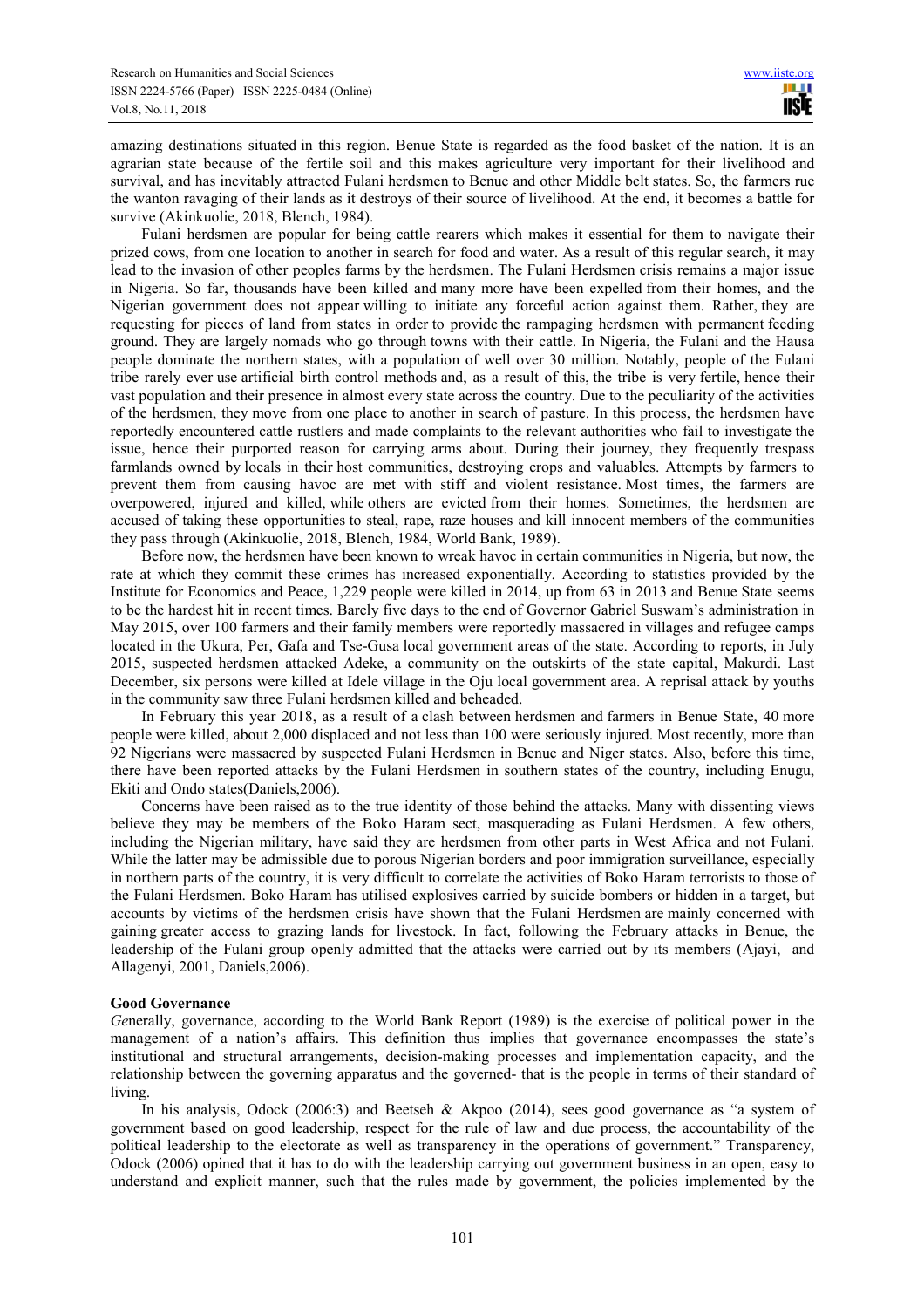government and the results of government activities are easy to verify by the ordinary citizens. Accountability as a component of good governance refers to the fact that those who occupy positions of leadership in the government must give account or subject themselves to the will and desire of the society and people they lead. Unfortunately, this is lacking in the public domain in Nigeria.

Governance typically emphasizes leadership which suggests the way political leaders meaning the apparatus of the state, use or misuse power, to promote social and economic development or to engage in those agendas that largely undermine the realization of the good things of life for the people. Good governance is in tandem with democratic governance which is largely characterized by high valued principles such as rule of law, accountability, participation, transparency, human and civil rights. These governance qualities have the capacity to provide the development process of a country.

## **Theoretical framework**

## **Structural functional theory**

The structural functional approach provides a useful framework for categorizing and comparing data. It was not very useful for analyzing or predicting change; the issue of why, how, when, and in what direction, political development occurs. This issue of development, or change, is, of course, crucial for the Third World. Structural functionalism is a tradition of social analysis that sees society as a mosaic of functions and structures that perform them. For example, in order to survive, a society needs to educate its children, produce goods, govern its affairs and provide security for its members. These are functions and they necessitate a number of structures such as schools, industries, parliaments, courts, armed forces, etc to perform their roles. Understandably, when these structures perform their roles or functions properly, there is order in society and in fact, society inherently moves in the direction of order and stability. Consequently, from a structural-functionalist perspective, peace is achieved where existing social structures perform their functions adequately, supported by the requisite culture, norms and values.

In broadening the definition of peace, Galtung (1990) had earlier outlined two dimensions of peace. The first is negative peace, that is the absence of direct violence, war and fear of the individual, nation, region and indeed at the international levels; the second dimension is positive peace that is the absence of unjust structures, unequal relationships, justice and inner peace of the individual. In sum, we can conceive peace to be the absence of fear, conflict, anxiety, exclusion, deprivation or suffering and violence. It is primarily concerned with creating and maintaining a just order in society.

Galtung (1991) and Fayeye (2011) Peace and indeed peace theory is intimately connected not only with conflict theory, but equally with development theory. Therefore a peace research must be one that looks into the conditions past, present and future for the realization of peace which is intricately connected with conflict research and indeed development research. Violent conflicts, whether social, political or environmental have seriously contributed to the crisis situation in terms of loss of human and material capital. This theory has however found it suit on this paper as the structure of government has fail in it responsible of maintaining peace. (Army, Police and other security).

## **Nigerian herdsmen crisis**

The clashes are driven by a range of factors from the environmental to political but at their core is the problem of land scarcity. Climate change and the desertification of Nigeria's north have forced the nomadic cattle herdsmen farther south to feed and sell their cattle, encroaching on the territory of sedentary farmers. Rapid population growth Nigeria has 180 million people today and is set to become the third largest in the world by 2050 has worsened the competition for land. Why has there been a surge in attacks? For decades, herders and farmers mainly lived in peace (Fiki, & Lee, 2005, Fayinka, 2004, Fabusoro, 2007).

However as Nigeria grew, it became clear that for herdsmen and farmers to co-exist peacefully, something had to be done. In the 1960s, the government attempted to introduce legislation to guarantee migratory routes for the herdsmen and ensure farmland was respected. But the laws never were enforced, leaving communities to deal with disputes themselves. In recent years, the violence has increased, with some herdsmen carrying heavy arms and the farmers assembling militias. Both sides are now engaged in a devastating cycle of reprisal attacks, particularly in the central region. What has the government done? – Each time there is an outbreak of violence the Nigerian government has promised to crack down on the perpetrators. But the reality has seen herdsmen and farmers take matters into their own hands to settle scores. "There's no accountability, that's the issue," said Isa Sanusi, spokesman for Amnesty International Nigeria. "Previous perpetrators have never been punished," he said. "Impunity is the most dangerous thing." Individual states are trying to introduce new laws with mixed results. In Benue state, where 80 people have been killed since the start of the year, a ban on open grazing angered herders who said it threatens their way of life. What do Nigerians think? Nigeria is a country split almost evenly between a mainly Muslim north and a largely Christian south, and religious tensions bubble constantly below the surface. Many Nigerians and especially lawmakers playing identity politics have seized on the fact that the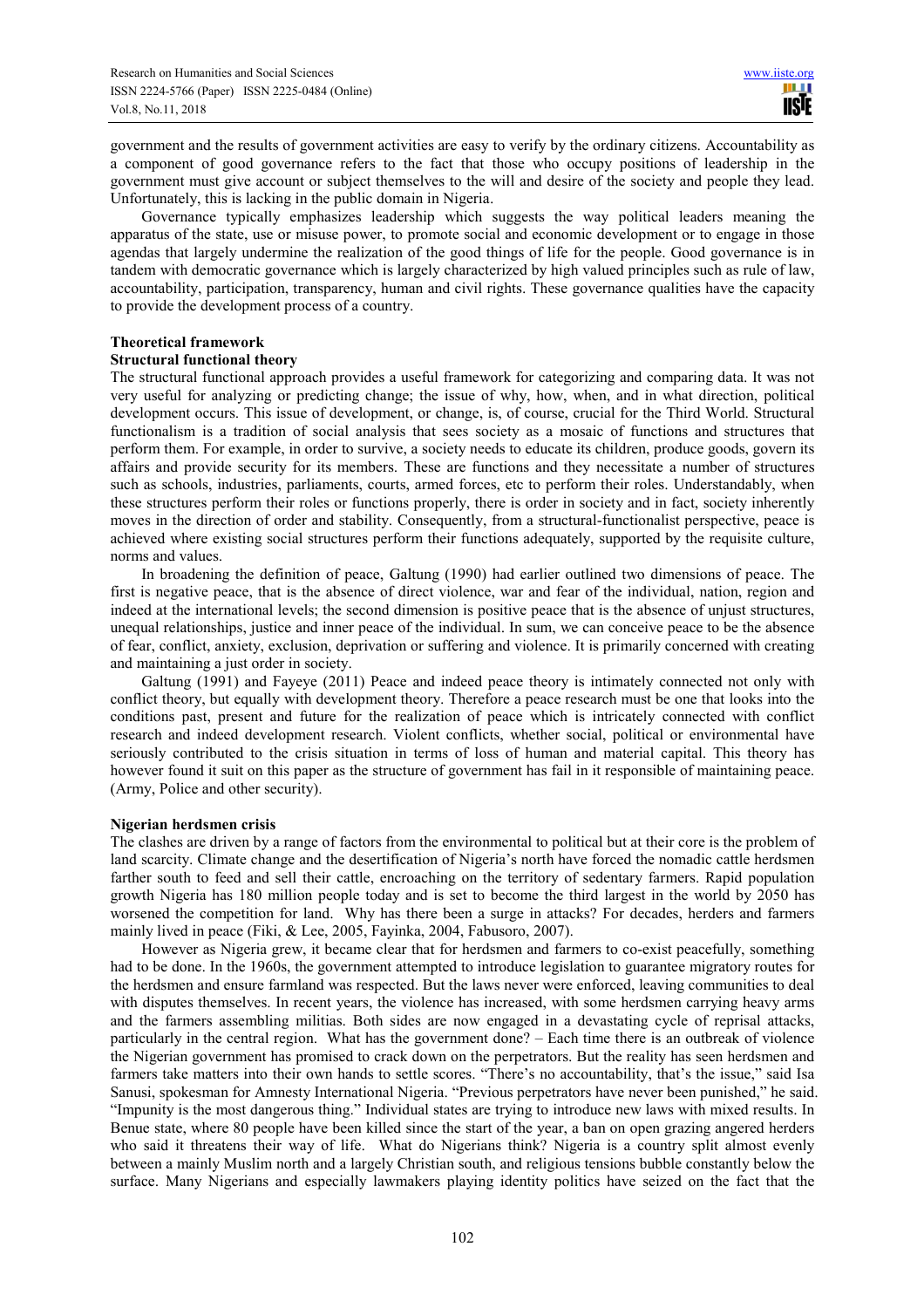herders are mostly Muslim while the farmers are mainly Christian. President Muhammadu Buhari has warned against what he says is "simplistic reductionism" but he has been accused of not acting decisively because he is an ethnic Fulani. "This latest round of attacks has cemented the perception that the federal government, particularly the Buhari administration, is biased in favour of the herdsmen," said political analyst Chris Ngwodo. Many feel Buhari is not addressing the herdsmen conflict as decisively as he did with Boko Haram jihadists and Niger delta militants. "Whether this is arising from incapacity or complacency or complicity is open to question," Ngwodo said, warning the attacks could harm Buhari's support at elections in 2019. – Can the violence be stopped? – The violence could be contained if the government focused on boosting security and enforcing legislation, said Azeez Olaniyan, a political scientist at Ekiti State University (Abbas, Isah, 2009). A first step would be to arrest perpetrators, he added. "If the people had been apprehended earlier on and dealt with, we would have been talking about another thing entirely". At the same time, legislation guaranteeing herders and farmers access to land has to be enforced. Unchecked, the conflict risks mutating into a greater security threat where ethnic groups are pitted against each other, Ngwodo said. "If it's not dealt with as a criminal justice issue, it escalates and you have a cycle of blood feuds," he said. "Then it becomes more catastrophic" (Fiki, & Lee, 2005, Fayinka, 2004, Fabusoro, 2007).

## **Responses from various stakeholders**

Many Nigerians believe the president has deliberately shied away from commenting on the crisis, as it is widely known that he comes from the Fulani ethnic group. Following attacks by herdsmen in Ekiti State, the governor of the state, Ayodele Fayose, encouraged his people to take up arms in self defence. He also gave the goahead to vigilante groups in the affected area of the state, charging them to kill any Fulani Herdsmen attempting to rape their wives or kill their children. Revealing why the Fulani Herdsmen attacked the Agatus (an ethnic group in Benue) in February, the Interim National Secretary of the Gan Allah Fulani Association, rose in defence of his kinsmen, saying it was a reprisal attack by his people, meant to revenge the killing of a prominent Fulani man. The Gan Allah Fulani Association is an umbrella body of Fulani associations in Nigeria. In the heat of the herdsmen crisis, the Sultan of Sokoto, Muhammad Sa'ad Abubakar III, advised Nigerians to stop attributing ethnicity and religion to the Fulani Herdsmen crisis, citing that such actions are not peculiar to the Fulanis (Ajayi, and Allagenyi, 2001, Daniels,2006).

# **The grazing routes' plan by the Nigerian government**

A Nigerian lawmaker, Zainab Kure, has sponsored a bill in the country's Senate. The bill popularly regarded as the 'Land Grazing Bill,' is aimed at securing areas for Fulani Herdsmen across the federation and for the mapping out of grazing routes. Beyond that, the bill seeks to establish a National Grazing Reserves Establishment and Development Commission. The successful signing of this bill into law means there will be a limited areas reserved for the Fulani Herdsmen and their cattle. On the land required for the grazing routes, Nigeria's Minister of Agriculture, Audu Ogbeh, has said that many northern states have donated several pieces of land for the project. However, states in the southern part of the country have kicked against the idea, noting that they cannot be forced to give out their land for this purpose. Despite the controversy that comes with the proposal, the bill has scaled the first reading in the Senate (Mshelia, 1981, Iro, 1994).

## **What to expect from government**

The Fulani Herdsmen have unabatedly continued to wreck havoc, mostly in the middle belt area of the country. The inability of the Nigerian Police to contain them may spell greater doom for lives in susceptible areas. Some days ago, Ventures Africa reflected on what the silence of President Muhammadu Buhari on the herdsmen crisis could mean. Nigeria needs to take the bull by its horn, else, the Fulani Herdsmen – who are deemed only less deadly than Boko Haram, the Islamic State of Iraq and the Levant (ISIS or ISIL), and al-Shabaab in the entire world – may be Nigeria's worst nightmare. Other economic impacts include: impeding trade practices, reduction in crop yield, displacement of farmers, loss of lives and properties, loss of products in storage and destruction of public and private buildings...Here are some of the attacks by Fulani Herdsmen compiled from various news headlines, (World Bank,1989, Abbas, Isah, 2009). For instance in:

## **Herdsmen/Farmer Crises: A Threat to Democratic Governance in Nigeria**

The herdsmen/farmers crises pose a threat to democratic governance as the level of intolerance among the herdsmen and farmers in Nigeria has deteriorated to unimaginable level of arms struggle resulting in countless deaths among villagers with the attendant reduction in the population of the peasant farmers (Ingawa, and Erhabor,1999, Akinkuolie, 2018, Ajayi, and Allagenyi,2001). Hence, it is important to note that these violent clashes have direct impact on the lives and livelihoods of those involved and lead to the displacement of economic productive population of the community. In most cases, these incessant violent clashes lead to reduction in output and income of crop farmers as a result of the destruction of crops by cattle. Most farmers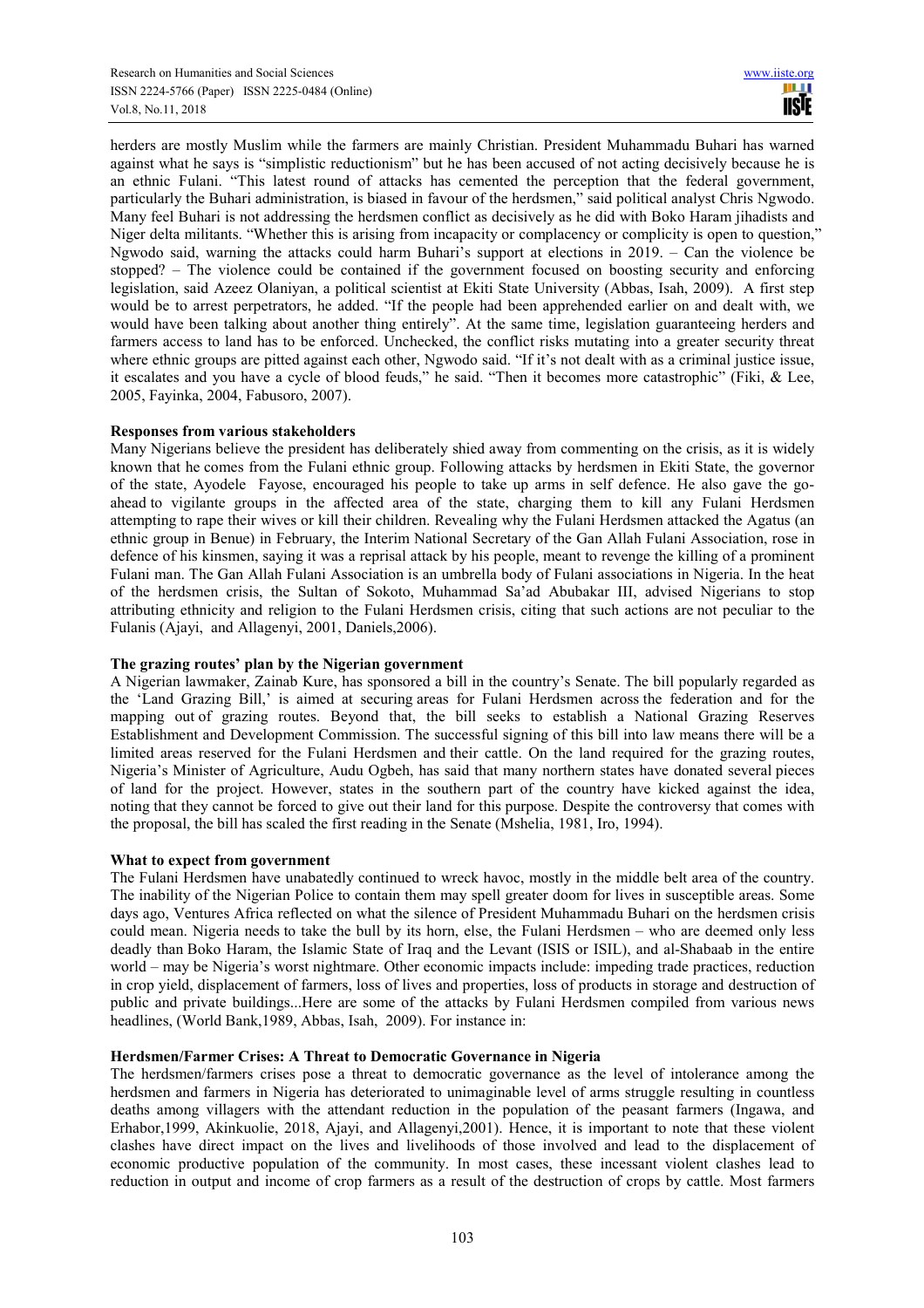have been forced to flee their farms for fear of being killed by well-armed herdsmen and loss of part or the whole of their crops which translated into low income on the part of the farmers who take farming as a major occupation. This tends to negatively affect their savings, credit repayment ability, as well the food security and economic welfare of urban dwellers that depend on these farmers for food supply. Hence, discourages the farmers and stifles rural/agricultural development (Adekule & Adisa, 2010). Mercy Corps 2013 and 2016, a global humanitarian organisation funded by the British Department for International Development (BDID), on the causes and effects of perennial clashes between herdsmen and farmers in Nigeria, revealed that the incessant attacks have drastic effects on food security and caused a loss of \$14 billion in three years. Apart from thwarting the country's economic development to an enormous extent, other economic impacts of these crises include impeding trade practices, reducing in crop yield, displacement of farmers, loss of lives and properties, loss of products in storage and destruction of public and private buildings. It become glaring that if nothing is done to arrest this ugly situation, the achievement of food security and sustainable development becomes a mirage(Akinkuolie, 2018, Ajayi, and Allagenyi,2001).

The herdsmen and farmers crises disrupt and threaten the sustainability of pastoral farming and crop production in West Africa (Ifidon & Ahiauzu, 2005). These crises reinforce circles of extreme poverty and hunger, and destroy social status, food security and affect mostly the most marginalised groups that include women and children of a teaming population like Nigeria. In the host communities, nomadic herdsmen relocate as a result of conflict and host farmers, especially women and children, who remain behind, stop going to the distant farms for fear of attack by the nomads in the bush (Blench & Dendo, 2003, Blench,1994, Blench,1984, Blench,2010, Ajayi, and Allagenyi, 2001, Daniels,2006).

Such displaced farmers have become a source of liability to other farmers whom they have to beg for food for themselves and their families. This has created a vicious cycle of poverty in such communities and affected the education of children leading to obstacles in their development and mass displacement.This has reduced some women farmers to the status of widows. All these have drastically reduced agricultural labour force in such areas which pose huge challenges for the constant growing Nigerian population. During these crises, there are reported cases of proliferation of small arms and ammunitions since the host farming communities and the herdsmen saw each other as archenemies. This is inimical to the spirit of integration of Nigerian tribes or ethnic groups and peaceful co-existence (Adisa, 2012).

There is no doubt that the displacement of some of these economic productive people from their various host farming communities by the nomadic herdsmen would impede the efforts of the international best practices which obviously correspond with the achievement of Sustainable Development Goals 2, and 6, which emphasize the need to adequately achieve food security and sustainable management of resources for the teaming Nigeria population. Finally the money that would have been use on development is use on managing crises.

## **Challenges/solution of herdsmen/farmers Crises in Nigeria**

The high level of crises in Nigeria today has made it so imperative to interrogate the socio-economic and political condition in the country with a view to ascertaining the factors that cause insecurity in Nigeria with a bid to fashioning out a way out of the condition of insecurity in order to enthrone an atmosphere of sustainable peace in the country. The level of insecurity is so high to the extent that the American government cautioned its citizens not to travel to visit 20 states in Nigeria, citing armed robbery, kidnapping and terrorism among others, as reasons for the advice. The recent killings in Benue, Taraba, River and even the herd's men threat to Ekiti state are clearly sings of insensitivity to governance by the present government. The president is expected to fight the falani herd's men the way he did to IPOB and Boko Haram in the north. The slow action of the president to 73 persons kill in Benue State shows secret ethnic cleaning. The present government has shown it inability to management crises as couldn't fight the threat from Miytti Allah. When there is governance, the people are sure of security (Abass, 2012). The clashes between herdsmen and farmers in some states in Nigeria, especially in Benue, Taraba and Kaduna states should not be allowed to generate further by incitement and intemperate statements. The committee set up by the government to solve this problem must come out with a holistic solution which will deal with the problems of encroachment into farmlands, incitement and credible plans to integrate the herdsmen fully into the Nigerian society(Ingawa, and Erhabor,1999, Akinkuolie, 2018, Ajayi, and Allagenyi,2001).

The grazing of animals on cattle trails in the 21st century is to say the least antiquated. The focus should therefore be on modernization of cattle rearing which will maximize the benefits therein in terms of job creation, food security, and eventually end the vexatious farmers/ herdsmen conflicts. India, China, USA, Pakistan and countries with large populations depend on milk and dairy products to fight hunger, malnutrition, unemployment and promote social harmony.India is a good example with an annual production of 163 million metric tonnes of milk which is about 10% of worlds output. In India, cattle are reared within the confines of village communities, and farmers cooperatives, mainly for milk production and rarely for the meat. The attachment to the cattle in India is so strong that it is called mother, which in a sense is true because the cow provides food and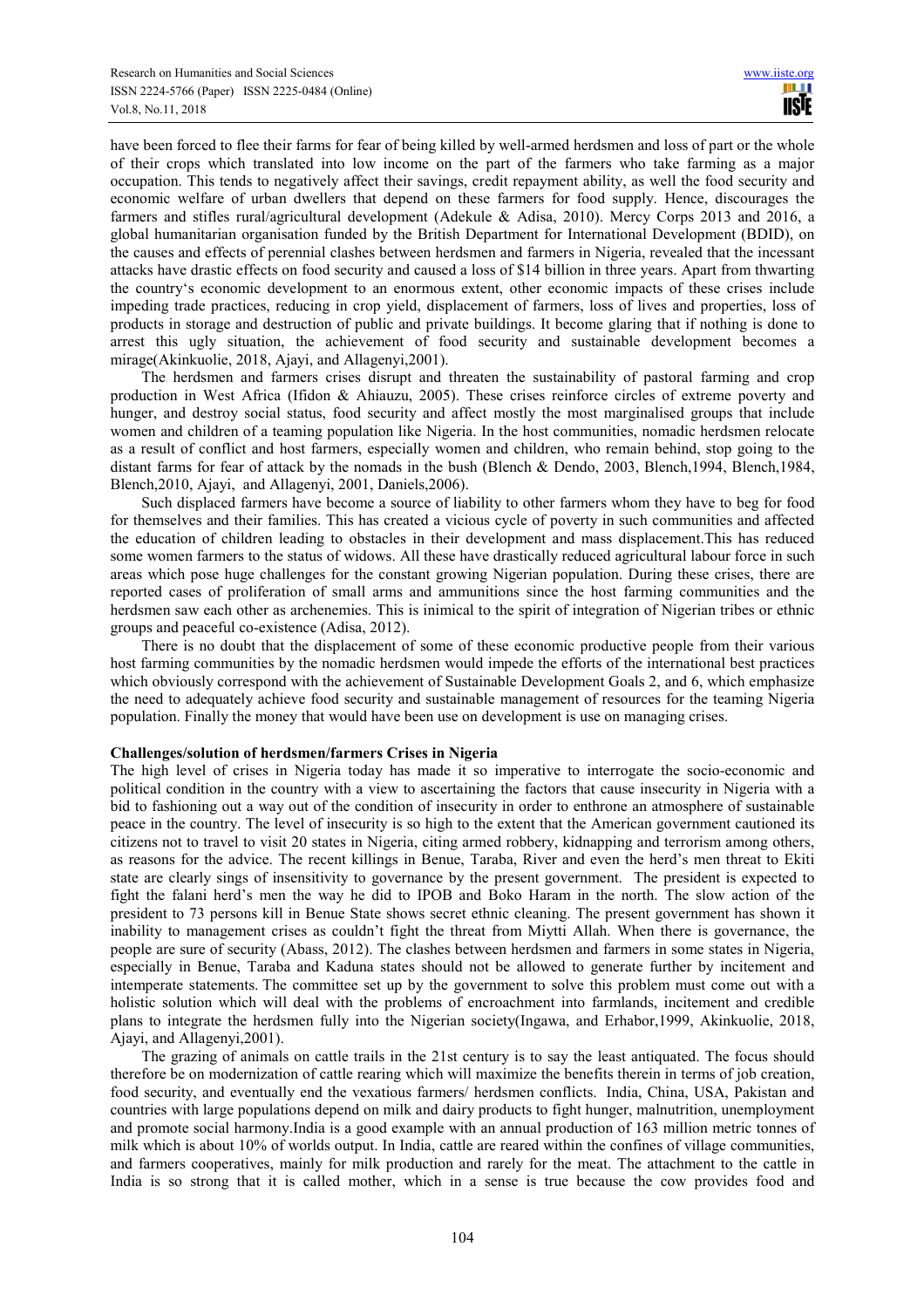nourishment for the country's huge population. The European dairy farm model is also within confined paddocks which in most cases are not much bigger than a football pitch. The animal fodder is grown on location or in other farms which specialize in growing hays, grains and other animal feeds ?(World Bank,1989, Rashid, 2012). The milk produced in these farms are collected, pasteurized and packed in local dairy plants for local and worldwide consumption as infant foods, cheese, yoghurt, butter and other dairy products. The average milk yield per cow in Europe is between 40-50 liters per day as compared to the paltry 1-2 liters yield of the Nigerian cow due to poor feeding, poor health and stress on the grazing trails. The milk producing years of a cow is about 5-7 years, after which it is culled for the meat. The profit in the industry is derived mainly from the dairy products which by some estimates could be in excess of 15,000 usd per milking cow per year. In Nigeria, cattle is reared mainly for the beef and minimally for the milk, which takes away the bulk of the profit in the business. The focus should therefore be on milk production which would contribute substantially to the national economy and at the same time stop the perennial conflicts between herdsmen and farmers in the country. The establishment of ranches and grazing lands may seem attractive and a simple way out of the herdsmen/ farmers clashes. The constraints of land and land ownership in tribal areas are also a big challenge. Ranches are established in countries with huge pastoral lands, like in the lush Pampas of Argentina, grass lands, which alone covers over 700,000 square kilometers of land mass or about 80% of Nigeria's entire territory. It is the same with the Prairies of USA/ Canada and the mighty Eurasia Steppes in Russia, which is about 17 times the size of Nigeria. The Indian and European models are therefore best suited for the Nigerian situation. Dairy farming however requires special skills and a certain level of education, which the itinerant herdsmen do not possess for now.

However, their native and rustic skills should be a useful asset which would accelerate their integration into modern animal husbandry methods. The education of the nomadic herdsmen should therefore be given priority as the first and most important step in the conversion and integration process. The existing nomadic educational system is not good enough. It must be modernized with added agricultural technical skills which would be useful in the field. The Federal Government should take the lead in establishing the proposed dairy plants in states which are ready to accept them. The private sector and foreign investors will thereafter follow the footsteps of the government and key into the programme.The tension in the country is now so high that grazing should be limited to states which are more receptive to the Fulani people or are of predominantly Fulani ethnic group, such as Adamawa, Kebbi, Sokoto, Zamfara, Bauchi and Jigawa states. The eventual success of the ventures would attract more states and investors to the project. For now, grazing trails should not be imposed on states which are still hurting from the clashes and those adverse to it.

# **Tackle Desertification**

According to research findings a sandy desert occupies about 35 to 40 percent of the land mass of frontline Nigerian States of Borno, Yobe, Jigawa, Kano, Katsina, Zamfara, Sokoto and Kebbi. Over the years, the desert has consumed different parts of the region due to deforestation and pastoralism. This has encouraged many Fulani herdsmen to move from their base in these states, southwards. The middle belt and other parts of Nigeria are bearing the brunt. To forestall this continued migration, the government needs to encourage reforestation and irrigational farming (Abbas, 2009, Herdsmen and Farmers Conflicts in North-Eastern Nigeria, 2018, Rashid Solagberu, 2012, Potter, 1995).

## **Bridge the Indigenes – Settler differences**

When the Fulanis find themselves in the farmer's territory despite spending decades in the middle belt region, they are still regarded as settlers by the indigenes. This difference should be bridged through regular meetings, social gatherings, festivals and sporting events.

## **Ranching Zone**

This is a key factor the government, herdsmen and farmers have to agree on. A large expanse of land set aside solely for grazing should be declared as ranching zone. This should be established across the six geopolitical zones of Nigeria. It will go a long way in reducing the tension between the farmers and the herdsmen. Fulani and their Cow Grazing on a farm land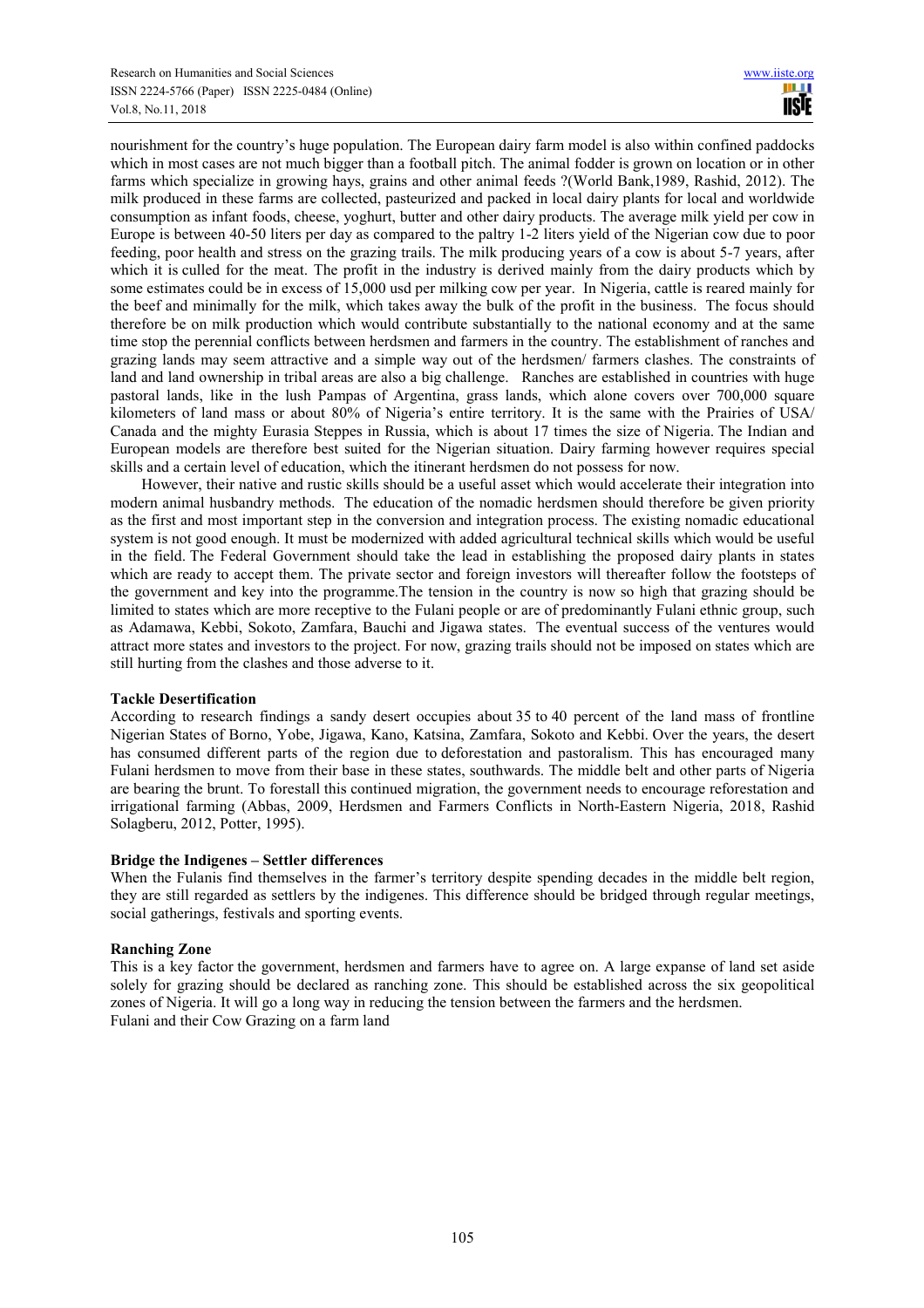

Source: https://guardian.ng/opinion/herdsmen-farmers-clashes-problems-and-solutions

## **Conclusion**

This paper focuses on herdsmen/farmers crisis a threat to democratic governance in Nigeria. Herdsmen/farmers crises disrupt government activities and cause panic to the public. Furthermore, the use of police and courts to resolve crises between Fulani herdsmen and farmers by government has been ineffective. This has contributed to the frequency of the crises especially since early 1980s sequel to the democratic dispensation. All these have exacerbated chronic insecurity that have encouraged the crises parties to take responsibility for their own security and to defend themselves, which is a threat to the sustainability of the federation.

# **Recommendations**

The following recommendations are suggested for proper crises resolutions between the Fulani herdsmen and farmers. Experts should be assembled to map out the duration, strategy and timelines for the transition plan. As there is no miracle model for solving the problems, the plan should simultaneously pursue a number of models including:

- international Modern ranching can be pursued as one of the possible models in areas with lower population densities in the North East (Sambisa Game Reserve in Borno State) and North West (Gidan Jaja Grazing Reserve in Zamfara State);
- Semi-intensive systems of animal husbandry should be pursued accompanied with requisite investment in infrastructure, training, extension, marketing and animal health service delivery in conjuncture with the private sector;
- The traditional form of pastoralism should continue for a period to be agreed upon with some improvements (in the form of coordinated mobility between wet and dry season grazing areas and effective management of farmers and pastoralists relations);
- iv. Use of and development of grazing reserves to target pastoralists with large stocks where skills for pasture production, large milk production, etc can be promoted.
- Development of integrated crop-livestock systems with farmers and pastoralists being encouraged to keep some animals in their farms.
- vi. In order to meet the feeding needs of herds, alternative low water and drought resistant grasses should be produced, in response to the impact of desertification on fodder production.
- There is need for viable NGOs on farmer-herdsmen crises management, especially in the areas of awareness, education, prevention, and amelioration. Furthermore, nongovernmental organizations should support livestock-centered livelihoods including cattle herding, not only in crises mitigation but also in the support of grassroots innovations and in influencing favourable national policies.
- Government should be firm and fair in its resolution and implementation of decisions. Traditional and local leaders should be well involved in finding solutions to herdsmen-farmer crises. The committees proposed above must have representatives of the local leadership.
- . The atmosphere between farming and pastoral communities is extremely bitter and negative. Support should be provided for creative writers in Nollywood, Kannywood, radio and television to create new narratives showing how the interaction between the two groups could be peaceful and mutually beneficial. Above all, the National Orientation Agency (NOA), as an institution with presence across the 774 Local Government Areas (LGAs) of the country, should provide these critical services.
- In addition to the search for improving security in the zone through the use of security forces and mobilizing the civil population, some policy decisions are required. The military should be encouraged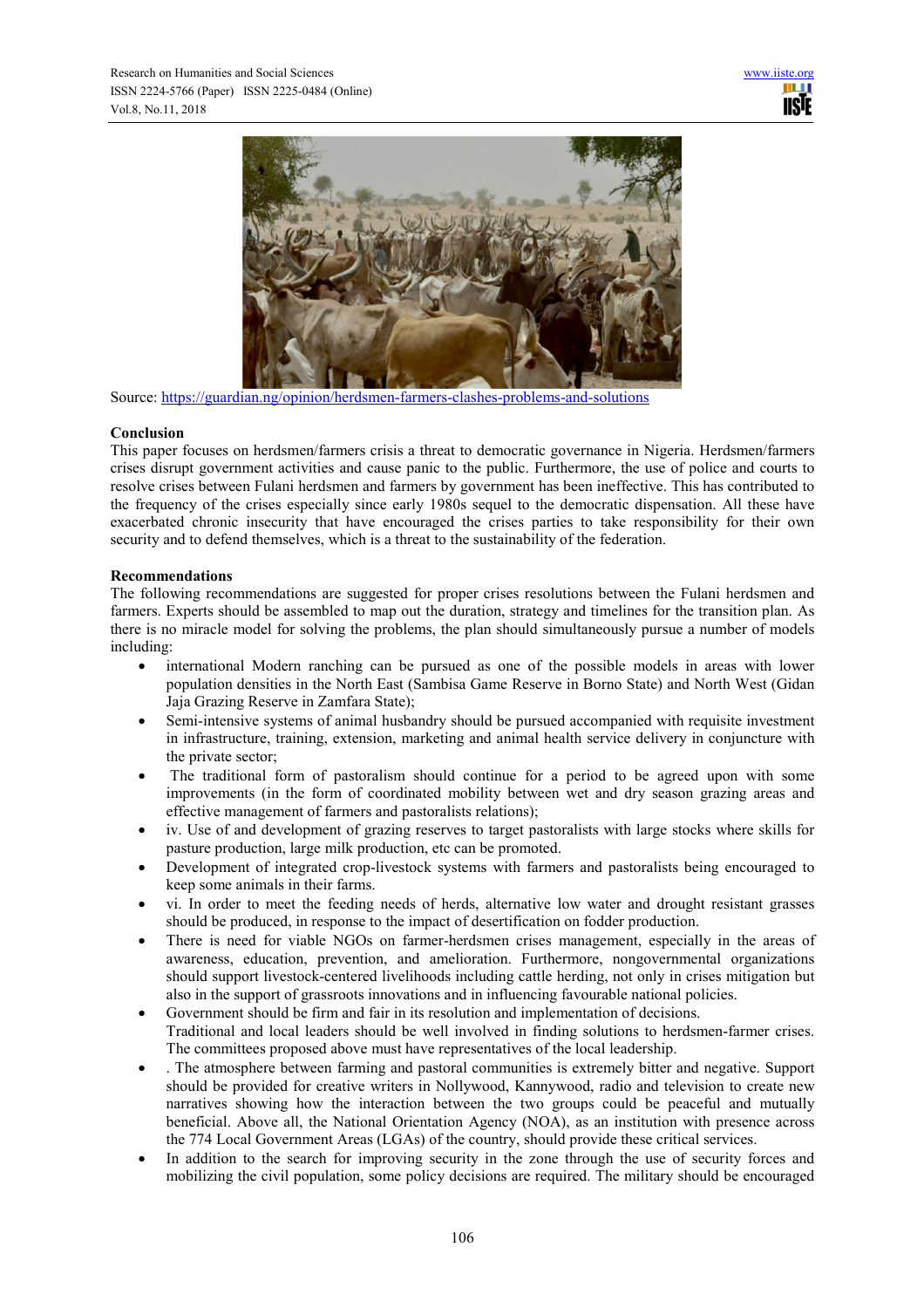to pursue the path of ranching as it has already decided to. The Sambisa Grazing Reserve (4800 ha) is an ideal and symbolic place to take-off by establishing a ranch run by the military. It would significantly improve the security situation in the zone and encourage cooperation between pastoralists and the military. In the North West, the military should also be encouraged to create ranches in the Gidan Jaja Grazing Reserve (565,000 ha) for the same purpose of improving security and cooperation with pastoralists.

- The programme for the country's transition to modern forms of animal husbandry must be accelerated and funded. The national stock would require rapid improvement and modernisation to meet market demands for meat, milk, hides and other products from the industry:
- i. Commercial ranches should be established in some of the sparsely populated zones in the North East and North West;
- The business community should be encouraged through policy measures to invest in the establishment of modern dairy farms;
- iii.Sensitisation programmes should be undertaken on the values of livestock improvement and breeding centres for the production of quality heifers to improve pastoral stock should be developed all over the country.
- Efforts should be made towards modeling best practices of pastoral-farmer relations as evident in countries such as Chad, Ethiopia and Niger, where the existence of institutionalized and functional mechanisms for pre-empting and resolving conflicts between farmers and pastoralists enable them to live in peace.

# **References**

- Abbas, Isah Mohammed (2009). No retreat no surrender conflict for survival between Fulani pastoralists and farmers in Northern Nigeria, Ahmadu Bello University, Zaria
- Abbass, I. M. (2012). No Retreat No Surrender: Conflict for Survival between Fulani Pastoralists and Farmers in Northern Nigeria. European Scientific Journal, 8(1): 331-346.
- Adekunle, O & Adisa, S. (2010). An Empirical Phenomenological Psychological Study of Farmer herdsmen Conflicts in North-Central Nigeria. Journal of Alternative Perspectives in the Social Sciences, 2(1): 1-27.
- Adisa, R. S. (2012). Land Use Conflict between Farmers and Herdsmen–Implications for Agricultural and Rural Development in Nigeria, Rural Development -Contemporary Issues and Practices.http://www.intechopen.com/books/rural-development-contemporary-issues-and practices/landuse-Conflict between-famers-and-herdsmen-implications-for-agricultural-and rural-development-in. Accessed 28 November 2014.
- Ajayi, A. R. and Allagenyi, L. D. (2001). Organizational Factors in Sustainable Extension Service Delivery in Nigeria: The Effects of Job-related Stress on Organization Involvement and Quality of Family-life of Extension Agents of Benue State Agricultural Development Programme. Journal of Agricultural Extension, Vol. 5, pp. 9-21
- Akinkuolie R. (2018), Herdsmen / farmers clashes: Problems and solutions,The Guardian, https://guardian.ng/opinion/herdsmen-farmers-clashes-problems-and-solutions.
- Beetseh, K & Akpoo, T. (2014) Good Governance and Credible Elections: A panacea for conflict Resolution in Nigeria. Journal of Good Governance and Sustainable Development in Nigeria.2 (2) 2014
- Blench, R. & Dendo, M. (2003). "The Transformation of Conflict between Pastoralists and Cultivators in Nigeria*"* in *Journal Africa (special issue)*, Moritz M (ed). Cambridge, UK Bruijn, de, M. &Dijk Van, H. 1995: *Arid Ways: CulturalUnderstanding of Insecurity in Fuble Society*, *Central Mali, Amsterdam,* Thela Publishers.
- Blench, R. & Dendo, M. (2003). "The Transformation of Conflict between Pastoralists and Cultivators in Nigeria" in Daniels, A. M. (2006). Farming, Ranching and Stress: It's a Family Issue. Extension Extra, ExEx 14058. South Dakota State University Cooperative Extension. Pp. 1-4
- Blench, R. (2010). *Conflict Between Pastoralists and Cultivators in Nigeria,* Kay Williamson Educational Foundation Cambridge, http://www.rogerbtench.infor/RBOP.htm
- Blench, R.M. (1984). Conflict and Cooperation: Fulani Relations with Samba and Mambila Peoples, Cambridge Anthropology, 9(2): 42-57.
- Blench, R.M. (1994). The Expansion and Adaption of Fulbe Pastoralism to Subhumid and Humid Conditions in Nigeria. Cahiers d'etudesAfricaines, 133-135: 197-212.
- Fabusoro, Eniola ( 2007). "Key Issues in Livelihoods Security of Migrant Fulani Pastoralists: Empirical evidence from Southwest Nigeria". AEGIS European Conference on African studies – African Alternatives: Initiative and Creativity beyond Current Constraints – 11-14July 2007 African Studies Centre, Leiden, the Netherlands.